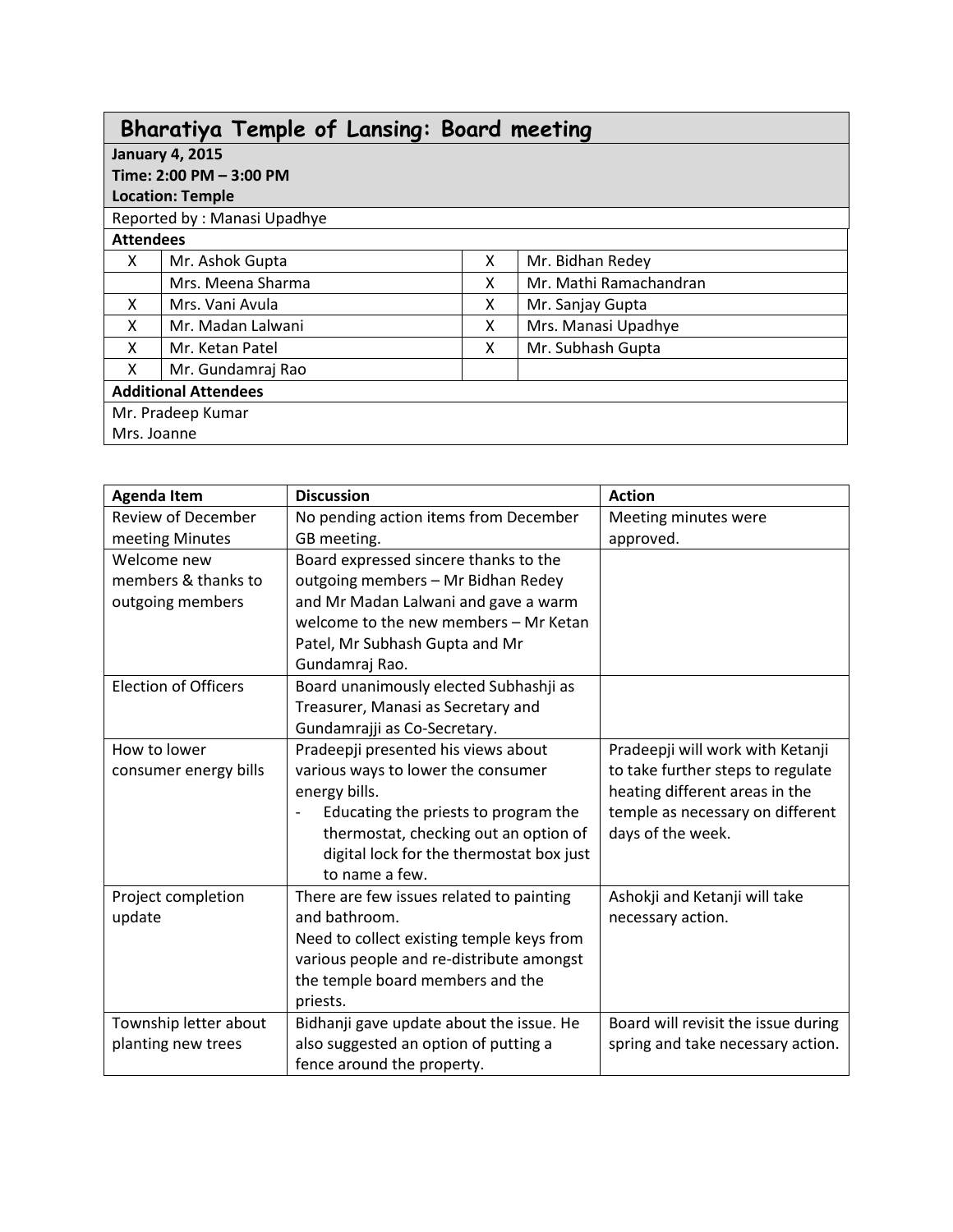| Priest committee      | Vaniji gave update about the Health           | Rameshji has sent a detail email    |  |
|-----------------------|-----------------------------------------------|-------------------------------------|--|
| update                | Insurance for both the priests and            | to the board.                       |  |
|                       | Shastriji's leave request.                    | Board need to take action on        |  |
|                       |                                               | Shastriji's balance leave from last |  |
|                       |                                               | year.                               |  |
| Treasurer update      | Madanji gave the update -                     |                                     |  |
|                       | Loan balance - \$316,410/-                    |                                     |  |
|                       | Bank Balance - \$86,842/-                     |                                     |  |
|                       | He also shared a document about Temple        |                                     |  |
|                       | Accounting Policy and Procedures for the      |                                     |  |
|                       | guidance of Temple Program Coordinators       |                                     |  |
|                       | and Volunteers.                               |                                     |  |
| Creation of different | Following committees were established to      | The respective Chair of the         |  |
| committees            | effectively manage the facility and various   | committee needs to come up          |  |
|                       | temple activities.                            | with the goals and guidelines for   |  |
|                       |                                               | the committee and add               |  |
|                       | <b>BTL Nominating and Election Committee:</b> | members to the committee as         |  |
|                       |                                               | needed.                             |  |
|                       | <b>BTL Accounts Audit</b>                     |                                     |  |
|                       | Committee: Uday/Bidhan                        |                                     |  |
|                       |                                               |                                     |  |
|                       | <b>BTL IT Committee: Manasi-Chair</b>         |                                     |  |
|                       | <b>BTL Employee Contract and Legal</b>        |                                     |  |
|                       | Committee: Ashok-Chair / Vani -Co Chair       |                                     |  |
|                       | / Ramesh                                      |                                     |  |
|                       |                                               |                                     |  |
|                       | <b>BTL Finance Committee: Subhash-Chair</b>   |                                     |  |
|                       |                                               |                                     |  |
|                       | BTL Fund Raising Committee: Sanjay-Chair      |                                     |  |
|                       |                                               |                                     |  |
|                       | <b>BTL Maintenance Committee: Ketan-Chair</b> |                                     |  |
|                       |                                               |                                     |  |
|                       | <b>BTL PR &amp; Communication</b>             |                                     |  |
|                       | Committee: Manasi-Chair / Raj-Co Chair        |                                     |  |
|                       |                                               |                                     |  |
|                       | BTL Puja/ Program Committee: Meena-           |                                     |  |
|                       | Chair / Mathi-Co Chair                        |                                     |  |
|                       |                                               |                                     |  |
|                       | BTL Priest Committee: Vani-Chair / Mathi      |                                     |  |
|                       | / Manasi                                      |                                     |  |
| <b>Paper Products</b> | Bidhan volunteered for maintaining the        | Approved by the board.              |  |
|                       | stock of paper products.                      |                                     |  |
| Pongal Celebration    | It was decided by the board that the \$25     | Mathi, Manasi and Ashokji to        |  |
|                       | per cultural program participant charge       | meet the Tamil Sangam Board         |  |
|                       | can be relaxed to encourage people to         | members to communicate the          |  |
|                       | have various celebrations at the temple.      | decision.                           |  |
|                       | The event coordinators can help in raising    |                                     |  |